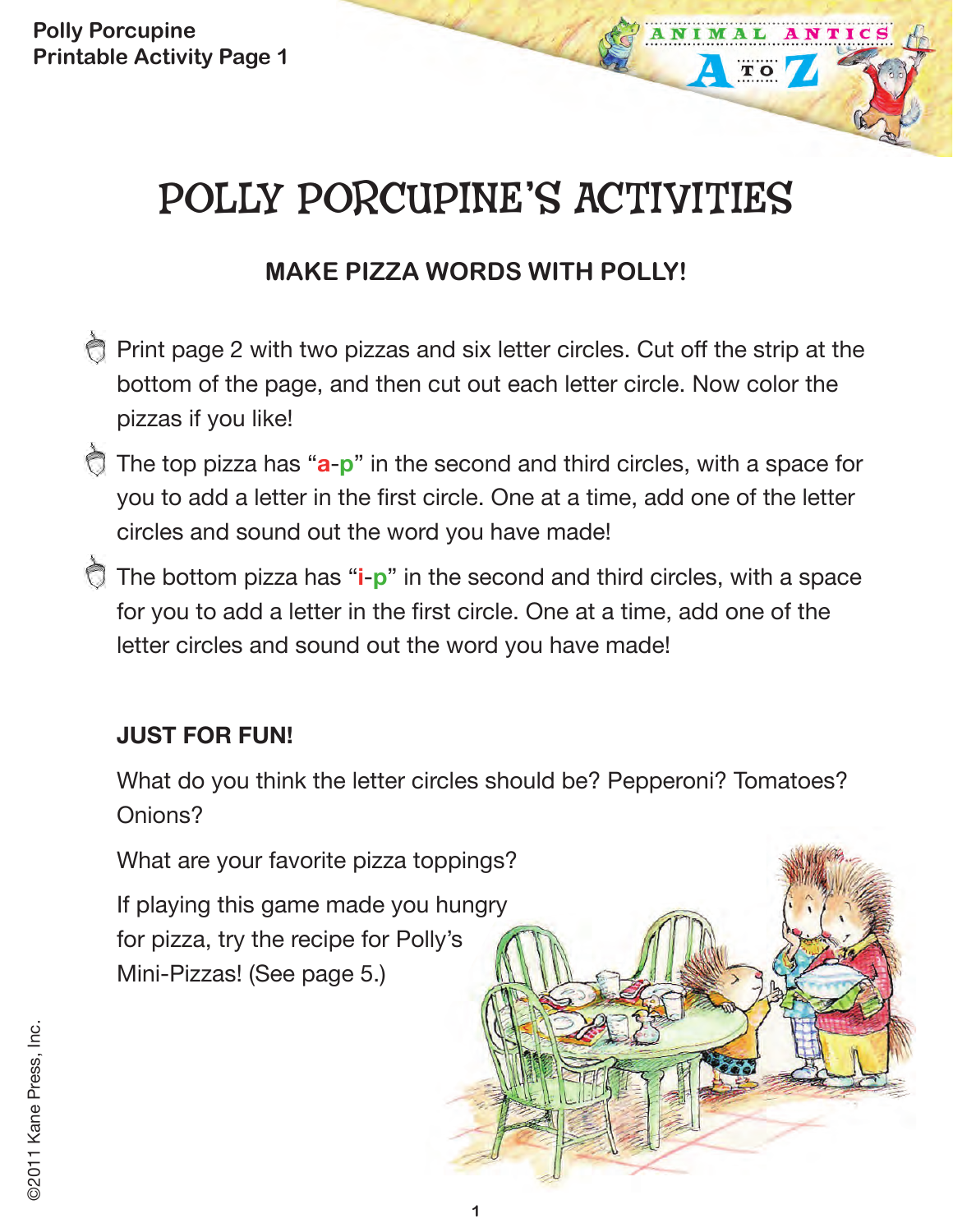

**2**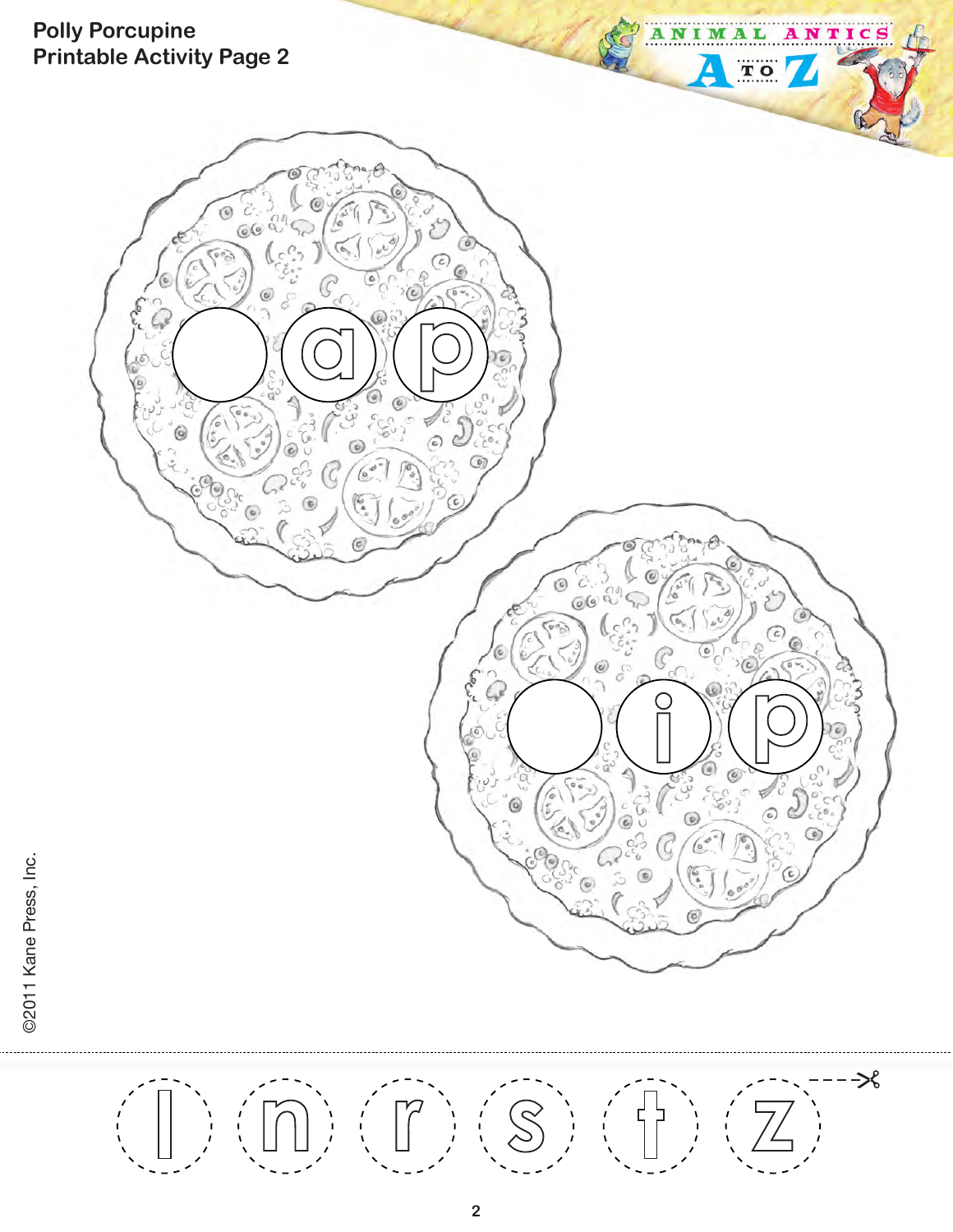**Polly Porcupine Printable Activity Page 3**

## **PAINT A PICTURE FOR ALPHA BETTY'S ART SHOW!**

#### **GET READY**

- Print the picture frame on page 4 or make your own frame.
- Gather the following items: newspaper, paints, brushes, and a pot of water. Cut a piece of paper that is small enough to fit inside the picture frame. (Note: You might want to use crayons, colored pencils, or colored markers instead of paints.)

#### **GET SET**

- Place your supplies on the newspaper-just like Polly did.
- Choose a subject to paint: someone in your family, your pet, your favorite food, a flower, or something else.

## **GO!**

- Begin painting. (You may even paint the frame if you like!)
- When your painting is dry, tape it to the refrigerator or to the front door where everyone can enjoy it!

## **JUST FOR FUN**

What "prize" do you think Alpha Betty would give YOUR painting? Have someone write the words for your prize inside the prize ribbon circle!



NTIC

**TO**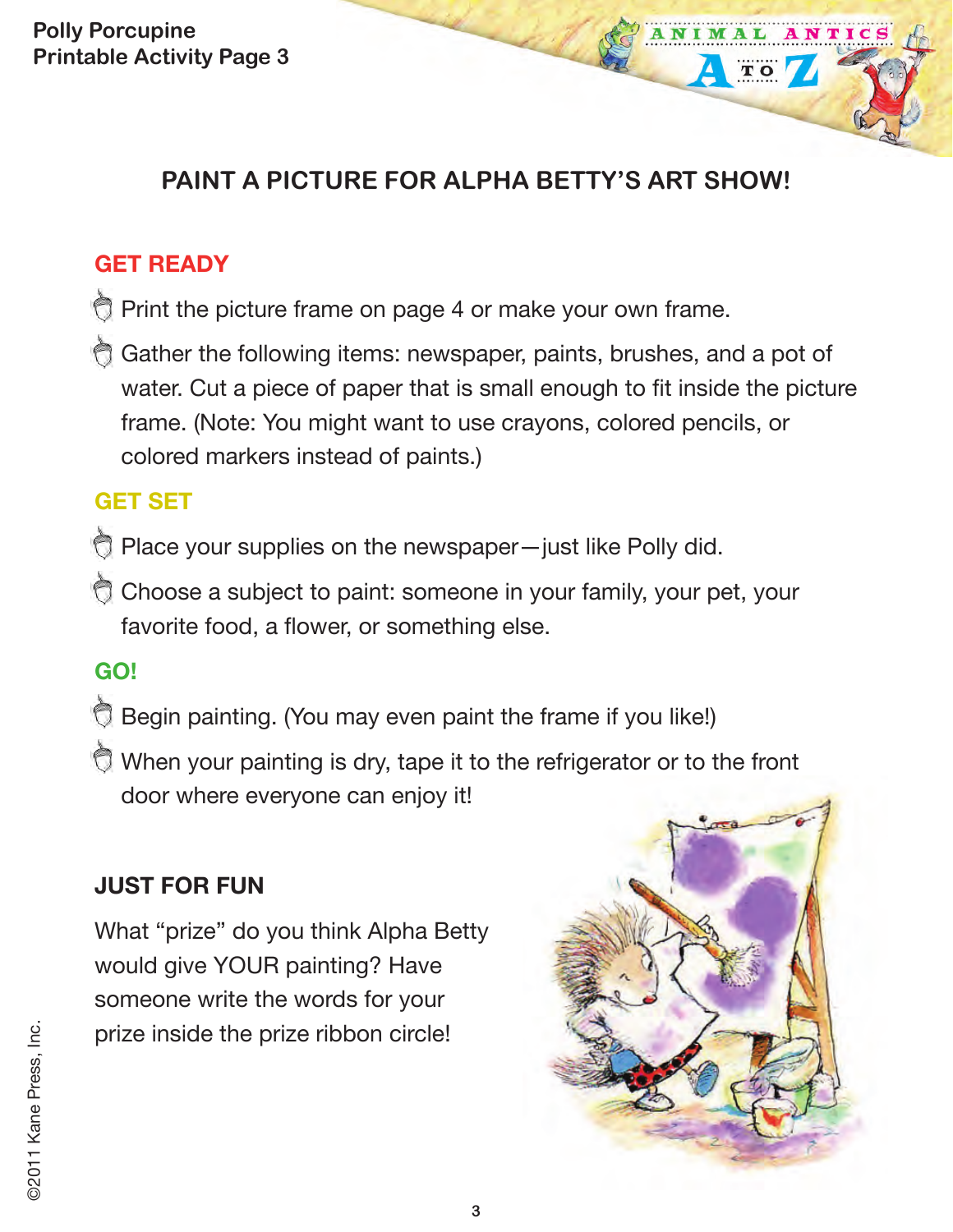